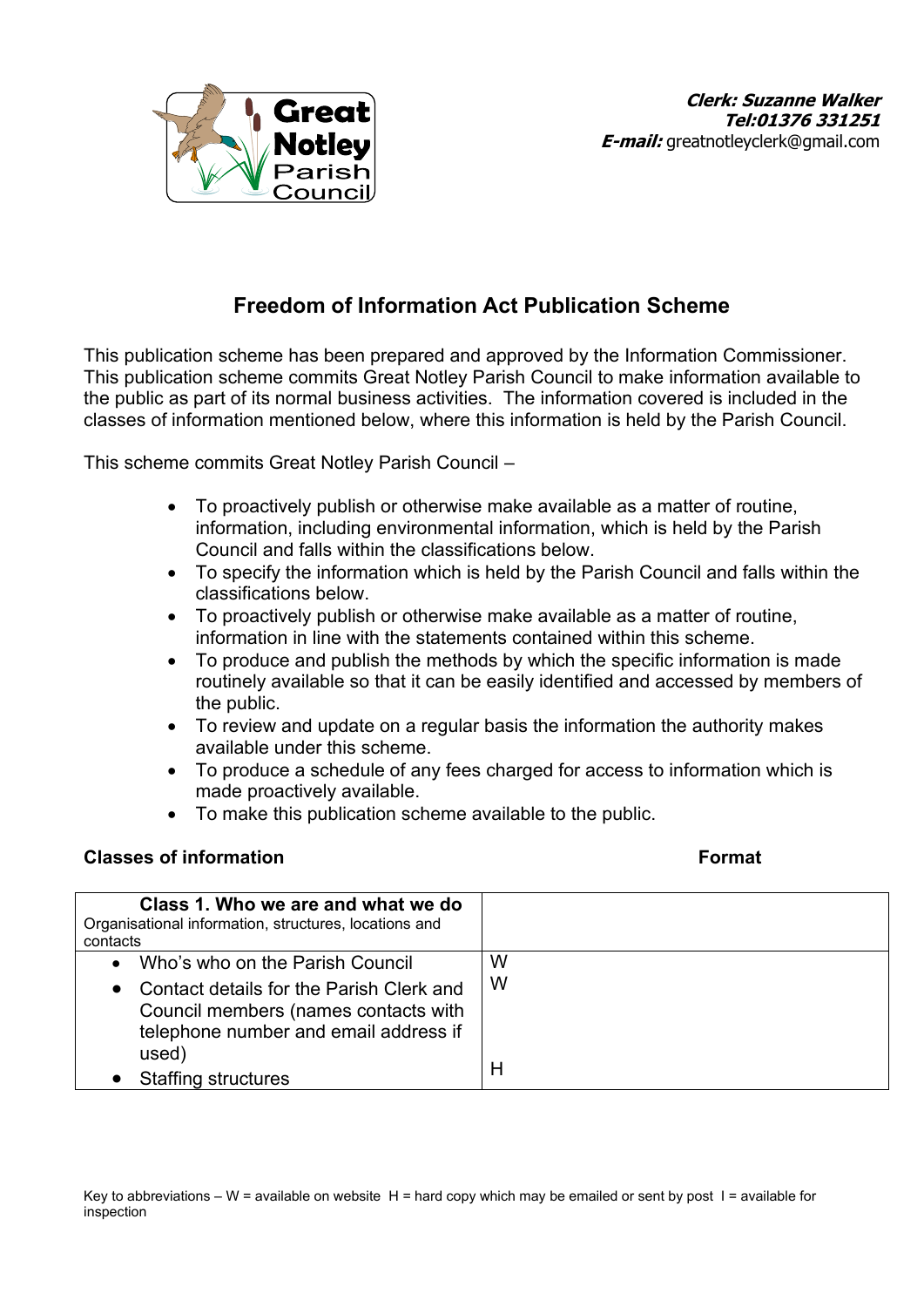| Class 2. What we spend and how we spend<br>it<br>Financial information relating to projected and actual<br>income and expenditure tendering, procurement and<br>contracts                                                                                                  |                                 |
|----------------------------------------------------------------------------------------------------------------------------------------------------------------------------------------------------------------------------------------------------------------------------|---------------------------------|
| Annual return form<br>$\bullet$<br>Report by auditor<br>$\bullet$<br>Finalised budget and precept demand<br>$\bullet$<br><b>Financial Regulations</b><br>$\bullet$<br>Members allowances and expenses<br>$\bullet$<br>Grants made<br>$\bullet$<br><b>Current Contracts</b> | W<br>Н<br>W<br>W<br>Н<br>Н<br>Н |

| Class 3. What our priorities are and how we<br>are doing<br>Strategy and performance information, plans,<br>assessments, inspections and reviews. |   |
|---------------------------------------------------------------------------------------------------------------------------------------------------|---|
| • Annual report to Parish Meeting                                                                                                                 | W |
| Response to consultation papers                                                                                                                   | H |

| Class 4. How we make decisions.<br>Policy proposals and decisions. Decision making<br>processes, internal criteria and procedures,<br>consultations.                                                                                                                                                           |                            |
|----------------------------------------------------------------------------------------------------------------------------------------------------------------------------------------------------------------------------------------------------------------------------------------------------------------|----------------------------|
| Timetable of meetings<br>$\bullet$<br>Agendas of meetings<br>Minutes of meetings (NB this will<br>$\bullet$<br>exclude information that is properly<br>regarded as private to the meeting.)<br>Reports presented to council meetings<br>Responses to consultation papers<br>Responses to planning applications | W<br>w<br>W<br>H<br>Н<br>H |

| <b>Class 5. Our Policies and Procedures</b><br>Current written protocols for delivering out functions and<br>responsibilities.                                                                              |                                 |
|-------------------------------------------------------------------------------------------------------------------------------------------------------------------------------------------------------------|---------------------------------|
| <b>Standing orders</b><br>٠<br>Scheme of delegation<br>٠<br>Rules for virtual meetings<br>Code of Conduct<br><b>Financial Regulations</b><br>$\bullet$<br>Reserves policy<br>Investment policy<br>$\bullet$ | W<br>W<br>W<br>W<br>W<br>W<br>W |
| Terms of reference for personnel<br>committee and sub committee                                                                                                                                             | Н                               |
| Policies and procedures for the provision<br>of services and the employment of staff -                                                                                                                      |                                 |
| Complaints procedure<br>$\bullet$<br>Vexatious complaint policy                                                                                                                                             | W<br>W                          |

Key to abbreviations – W = available on website H = hard copy which may be emailed or sent by post I = available for inspection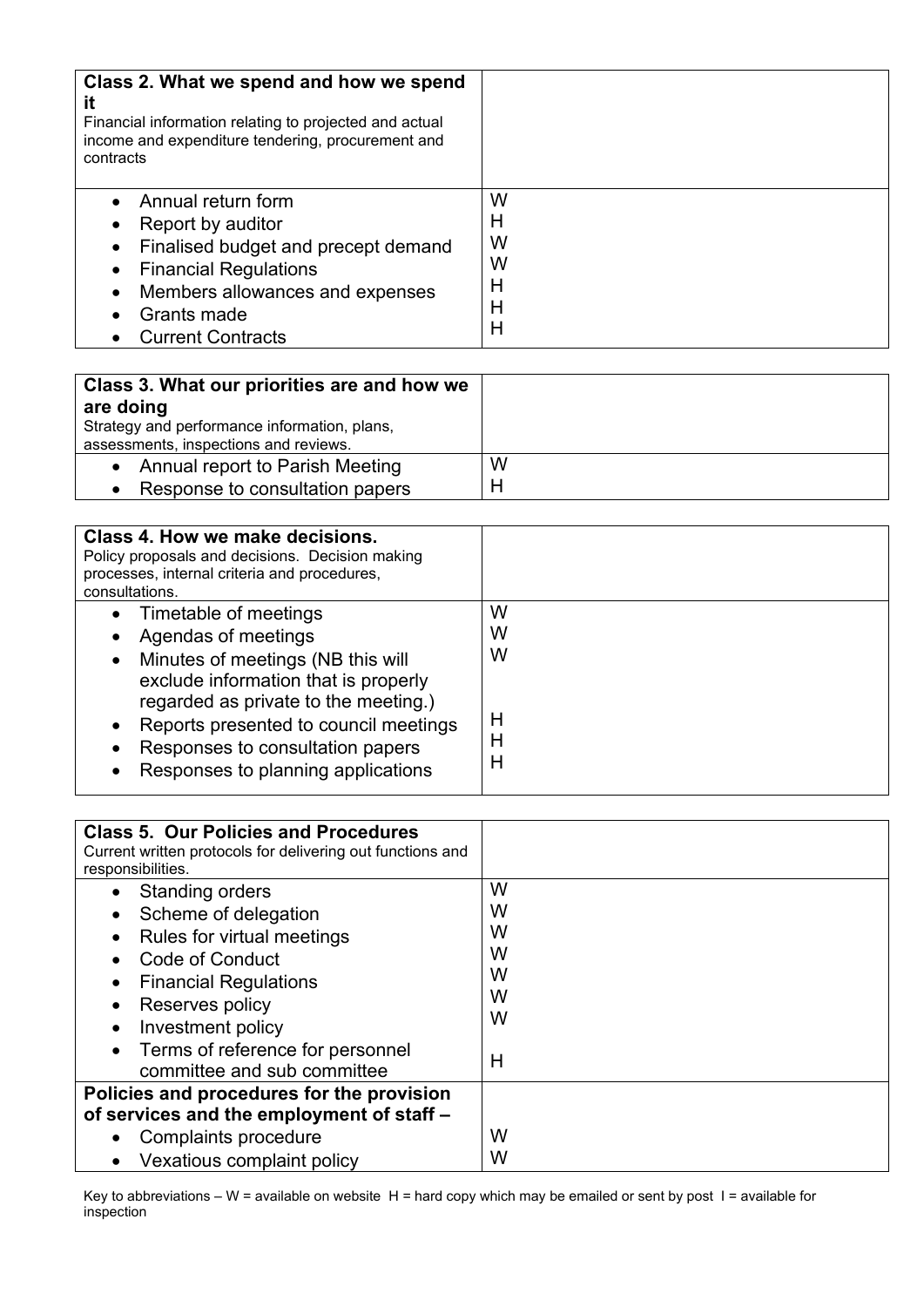| <b>Health and Safety Policy</b><br>$\bullet$<br>Document management policy<br>Equal opportunities policy<br>$\bullet$<br><b>Schedule of Charges</b><br>$\bullet$<br>Planning policy including early<br>consultation on planning policy<br><b>Emergency Plan</b><br>$\bullet$<br>Media policy<br>$\bullet$<br>First Aid policy<br>$\bullet$<br><b>Data Protection Policy</b><br><b>Training Policy</b><br>$\bullet$<br><b>Grant Policy</b><br>$\bullet$<br>communication policy<br>$\bullet$<br>Company vehicle policy<br>$\bullet$<br>Councillor / Employee protocol<br>Councillor representation protocol<br>$\bullet$<br>Health and Wellbeing plan<br>$\bullet$<br>Website accessibility statement<br>$\bullet$<br>Website documentation policy<br>$\bullet$<br><b>Community Engagement policy</b><br>Disciplinary and Grievance policy for<br>employees<br>Meeting risk assessment<br>$\bullet$ | W<br>W<br>W<br>W<br>W<br>W<br>W<br>H<br>W<br>W<br>W<br>W<br>$\overline{H}$<br>H<br>H<br>H<br>W<br>W<br>W<br>W<br>H<br>W |
|----------------------------------------------------------------------------------------------------------------------------------------------------------------------------------------------------------------------------------------------------------------------------------------------------------------------------------------------------------------------------------------------------------------------------------------------------------------------------------------------------------------------------------------------------------------------------------------------------------------------------------------------------------------------------------------------------------------------------------------------------------------------------------------------------------------------------------------------------------------------------------------------------|-------------------------------------------------------------------------------------------------------------------------|
| Play area risk assessments<br>Various risk assessments for activities<br>carried out by employees                                                                                                                                                                                                                                                                                                                                                                                                                                                                                                                                                                                                                                                                                                                                                                                                  | H<br>H                                                                                                                  |

| <b>Class 6. Lists and Registers</b><br>Information held in registers required by law and other<br>lists and registers relating to the functions of the Parish<br>Council. |        |
|---------------------------------------------------------------------------------------------------------------------------------------------------------------------------|--------|
| <b>Assets Register</b><br><b>Register of Councillors interests</b>                                                                                                        | W<br>W |
|                                                                                                                                                                           |        |

| <b>Class 7. The Services we offer</b><br>Information about the services we offer, advice and<br>guidance, leaflets and newsletters. |        |
|-------------------------------------------------------------------------------------------------------------------------------------|--------|
| Parks, playing fields and recreational<br>$\bullet$<br>facilities<br>Seating litter bins, memorials and<br>$\bullet$<br>lighting    | H<br>Н |
| <b>Bus shelters</b><br>Agency agreements                                                                                            | H<br>Н |

The classes of information will not generally include :

• Information the disclosure of which is prevented by law, or exempt under the Freedom of Information Act, or is otherwise properly considered to be protected from disclosure

Key to abbreviations – W = available on website  $H$  = hard copy which may be emailed or sent by post  $I$  = available for inspection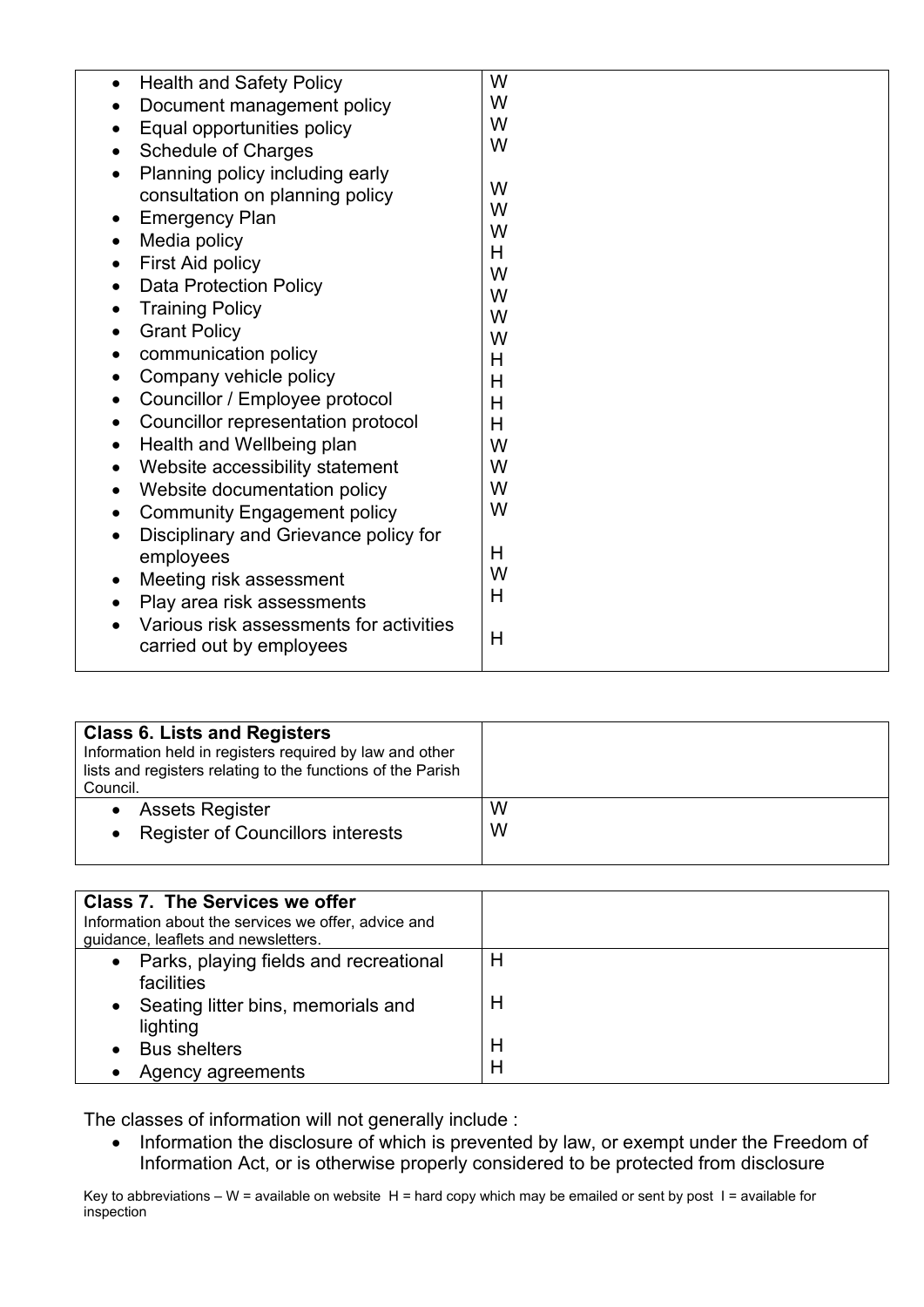- Information in draft form.
- Information that is no longer readily available as it is contained in files that have been placed in archive storage or is difficult to access for similar reasons.

## **Methods by which information published under this scheme will be made available**

- Where it is within our capability, information will be published on our website.
- Where it is impracticable to make information available on our website, or if an individual does not wish to access the information by the website, hard copies can be requested or an appointment made to view the requested information at a mutually convenient time and location within a reasonable timescale.

Information will be provided in the language in which it is held or in such other language that is legally required. Where the Parish Council is legally required to translate any information, it will do so.

Obligations under disability and discrimination legislation and any other legislation to provide information in other forms and formats will be adhered to when providing information in accordance with this scheme.

### **Charges which may be made for information published under this scheme**

The purpose of this scheme is to make the maximum amount of information readily available at minimum inconvenience and cost to the public. Charges made by the Parish Council for routinely published material will be justified and transparent and kept to a minimum.

Material which is published and accessed on a website will be provided free of charge

Charges may be made for information subject to a charging regime specified by Parliament.

Charges may be made for actual disbursements incurred such as :

- Photocopying
- Postage and packaging
- The costs directly incurred as a result of viewing information

Charges may also be made for information provided under this scheme where they are legally authorised, they are in all the circumstances, including the general principles of the right of access to information held by public authorities, justified and are in accordance with a published schedule or schedules of fees which is readily available to the public.

If a charge is to be made, confirmation of the payment due will be given before the information is provided. Payment may be requested prior to provision of the information.

### **Written requests**

Information held by the Council that is not published under this scheme can be requested in writing, when its provision will be considered in accordance with the provisions of the Freedom of Information Act.